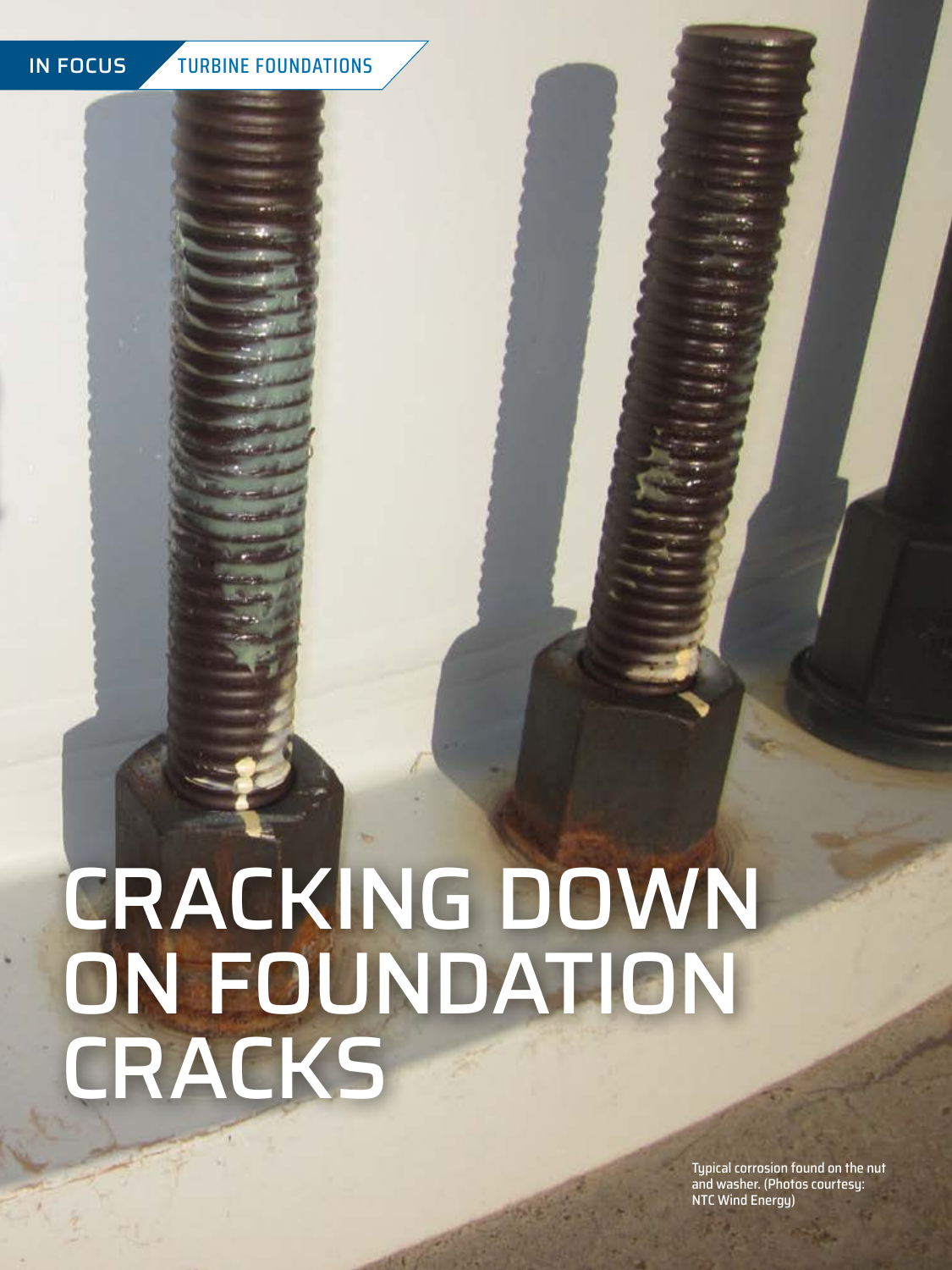*During annual inspections, it's of paramount importance to inspect foundations every year for cracks as an integral part of proper turbine maintenance.*

**By JOSEPH W. BRUCE**

We all know that the highly engineered foundation is of fundamental importance to the longevity and soundness of a wind-turbine generator. Even so, foundations are all too often overlooked during regular maintenance interv tion is of fundamental importance to the longevity and soundness of a wind-turbine generator. Even so, foundations are all too often overlooked during regular maintenance intervals.

Proper maintenance requires that foundations be inspected annually for cracks in the concrete and grout. Major cracks may be a result of fatigue loads, design problems, or construction errors. These problems should be taken seriously and require analysis and remedial actions. Smaller or superficial cracks can also jeopardize the integrity of the foundation if left unchecked, especially in the winter season. Water can freeze inside the fissures and expand, progressively weakening the foundation. When small cracks are found, they should be filled, if necessary, by injecting grout into them, and the surface of any cracks should be sealed to prevent further water intrusion.

### LOOKING FOR PROBLEMS

Foundation anchor bolts should also be inspected for potential problems. Unprotected foundation anchor bolts will rust even before construction is complete. Light rust is not harmful, but corrosion must be kept in check. If flakes of rust slough off the face of the nut or washer — where most of the corrosion is found — then pitting of the metal is taking place, and remediation is needed. In some cases, when bolts are left to rust, the nut will seize on the rod, making it difficult to tension. In extreme cases, the nut faces and corners are compromised to the point that the nut is rounded. Severe corrosion of the washer could result in the loss of tension.

Concurrently, water travels between the threads of the rod and the nut, pooling at the bottom of the bolt sleeves and foundation. This might defy common sense. After all, those bolts are tensioned at many thousands of pounds. However, looking at a cross section of the nut and rod, there is a clear path for water to spiral down into the bolt sleeve.

The solution to the problems described is a high-quality anti-corrosion grease and bolt caps. Bolt caps protect the grease on the rod, nut, and washer, which, in turn, protects the bolt from corrosion. They also keep water from traveling under the pedestal. Bolt caps are not intended to protect the foundation anchor bolt itself; they are intended to protect the grease. Without grease, bolt caps will actually accelerate corrosion due to the inevitable condensation in the annulus of the bolt cap.

# THE IMPORTANCE OF PROPER INSTALL ATION

Proper installation is critical to the performance of bolt caps. When installing bolt caps, they should be firmly seated on the flange but not crushed. The seal at the flange is important to the long-term performance of the cap. A mallet

should never be used to drive caps onto the rod, as this will damage the cap. If mechanical means are necessary, use a piece of ABS pipe to drive the cap down, making light downward contact with the shoulder of the cap where it is structurally strong.

Bolt caps will expand and contract with temperature changes. Expansion results in a vacuum inside the cap, which can draw water into the annulus when water pools on the flange. To resolve this issue and allow condensation to escape, a small ventilation hole can be drilled into the side of the cap. Recently, some caps have been designed with ventilation built into them.

A good maintenance program includes pulling a few caps every year, especially on the shady side of the foundation, and inspecting the rods, nuts, and washers for proper grease coverage and corrosion problems. Any damaged or missing bolt caps should be replaced.

#### HIGH-QUALITY GREASE

While on the subject of grease, it is important to use a high-quality grease that is intended for this application. It should be specifically an anti-corrosion grease with a high dropping point, so it will not dissipate or "melt" off the bolt. Avoid using wax-based greases, as these products generally have a low dropping point and do not provide the corrosion protection required for long term protection. Wax-based grease also tends to string out during application, leaving strings of grease on the tower wall and flange. The grease should cover all of the exposed metal surface on the rod, nut, and washer. It is not necessary to fill the bolt cap with grease, but it should be applied to the rod, nut, and washer as you would a thick coat of paint. Special attention should be given to greasing the nut and washer, as this is the area most vulnerable to corrosion. Grease application tools are available to make the job easier, faster, and more thorough.

In a perfect world, the foundation anchor bolts would be thoroughly greased and protected with undamaged and properly installed bolt caps with no corrosion present. The reality is that we see a lot of corrosion for many reasons.



Workers mark and tension foundation anchor bolts.